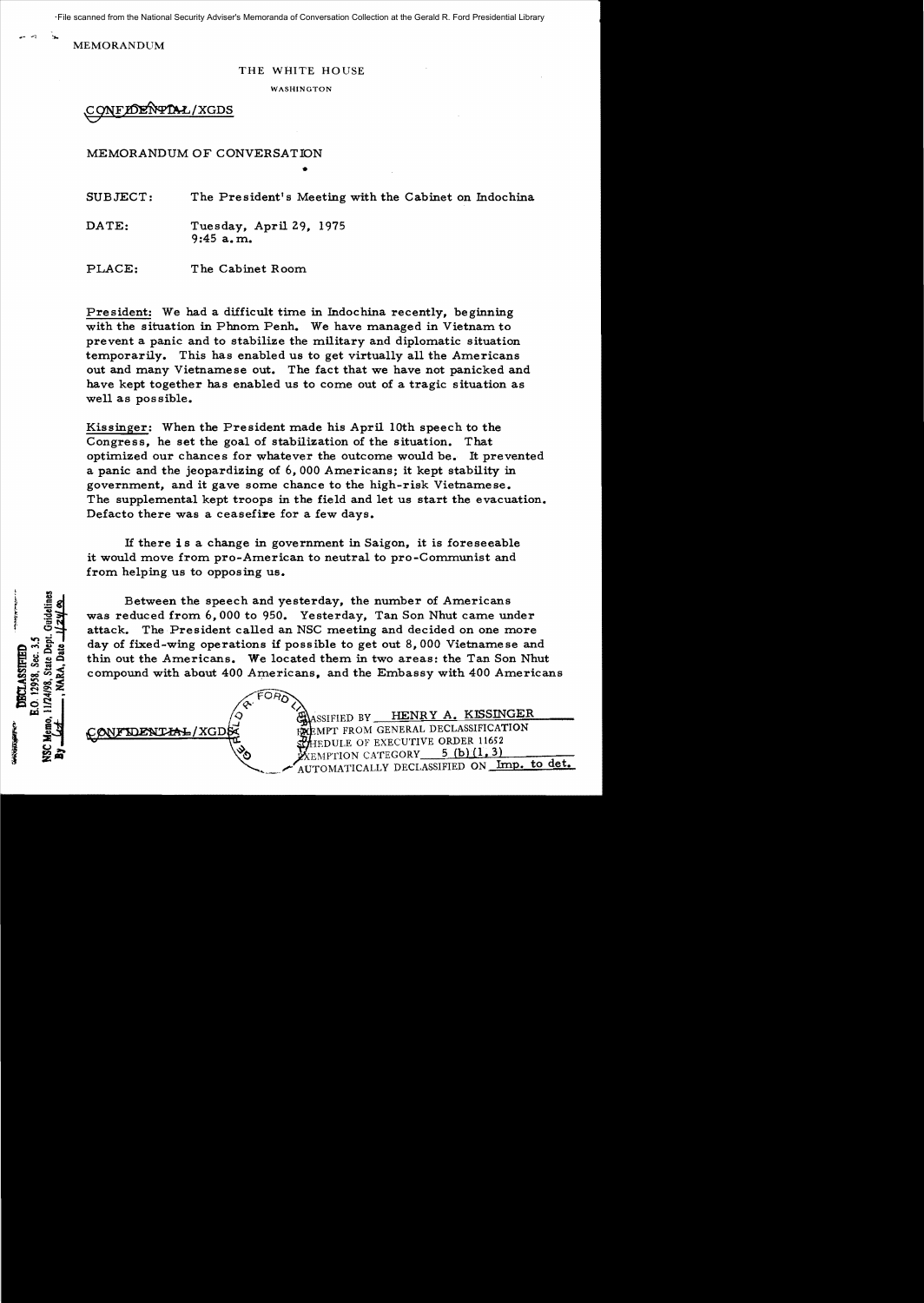## ~/XGDS 2.

and ZOO hangers-on. The airport was closed by incoming fire so the President ordered a helicopter evacuation. The airlift was ordered at 1050 and began in the early hours. Our orders were to evacuate the Americans, and we thought that could be done in a couple of hours, but the Americans became mixed with Vietnamese and the decision was they couldn't be evacuated without danger, so we have evacuated many Vietnamese. The operation is continuing and probably will continue for two or three more hours. If we are lucky and get them out, we will have accomplished our objective to get the high-risk Vietnamese out, and we have eased the transition to the new government. It is still tragic but at least it is controlled.

President: The two Marines who were killed yesterday were killed by happenstance rocket fire. We planned a fixed-wing evacuation, but they were warned off when the runway was blocked. We then went to a helicopter evacuation. On the ground they decided to evacuate Vietnamese with Americans and we have to let them be the judge on the ground.

Schlesinger: There are about 200 men in a security force at Tan Son Nhut because the priority nowjs at the Embassy. There are an unknown number of Americans and Vietnamese still left. The only attacks were on aircraft on which fire was returned and on the boat from Can Tho. Now we have the problem of sniper fire. We hope to complete the operation by noon.

President: Are we actually in the process of getting the security force out of Tan Son Nhut?

Schlesinger: Yes.

Kissinger: They can protect themselves better than others.

Morton: How about other nationals?

Kissinger: A11 have left but the French.

President: One of the problems has been that the number of Americans has been growing as we evacuate -- they are coming out of the woodwork. The rifle fire is worrisome. The fire is South Vietnamese, which illustrates the problem we would have faced had we panicked the situation.



CONTIDENTIAL/XGDS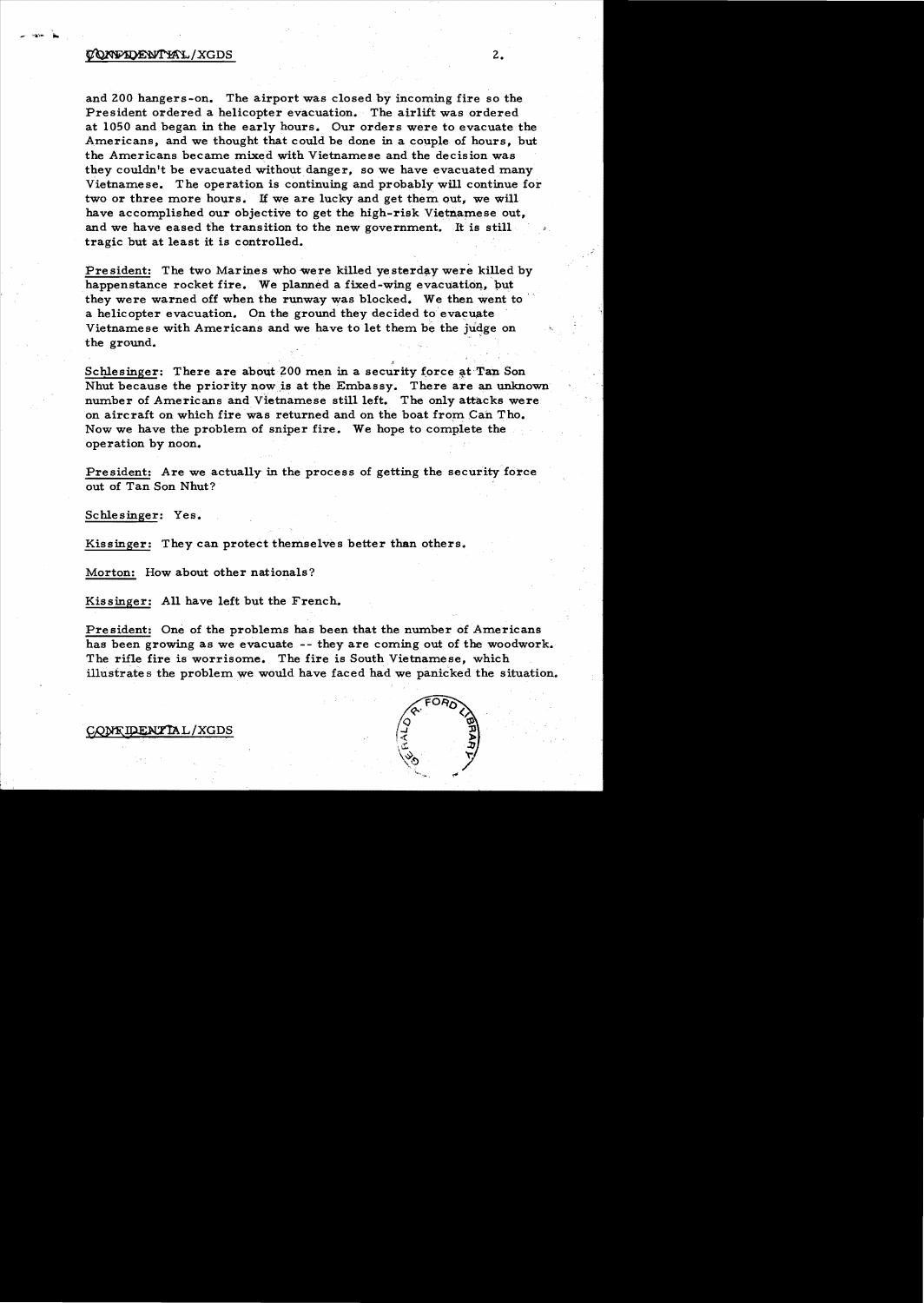## ONFIDENTUAL/XGDS
3.

Kissinger: And pushing for aid helped keep the situation stable.

Schlesinger: [Describes the loss of control at Tan Son Nhut] which led to your decision to evacuate at about  $11:00$  p.m.

President: We have ordered Martin to get the Americans out but he is the judge of how to get them out be st.

Kissinger: You never ordered any but Americans out in the helicopter lift. Including Vietnamese was a local decision, probably to insure the evacuation of American citizens.

Morton: Where will the refugees go?

President: We have set up three U. S. refugee centers-- Camp Pendleton, Camp Chaffee and Eglin Air Force Base.. There were some objections to this, but we must spread them out to the extent possible.

Kissinger: We have approached a number of countries to take some.

President: After the leadership meeting, Henry and Ron Nessen will brief the press. Tell them. Let's say nothing so we can speak with one voice.

Morton: Maybe the TTPI can take 4-5,000 skilled people. There is a real shortage and we can explore it.

Coleman: Are you giving any thought now to outlining what our foreign policy will be in this part of the world from here out? Your April 10th speech was great for the time but. obviously, the situation has changed now.

NFIDÈNT NI L'AGDS

 $"$ 

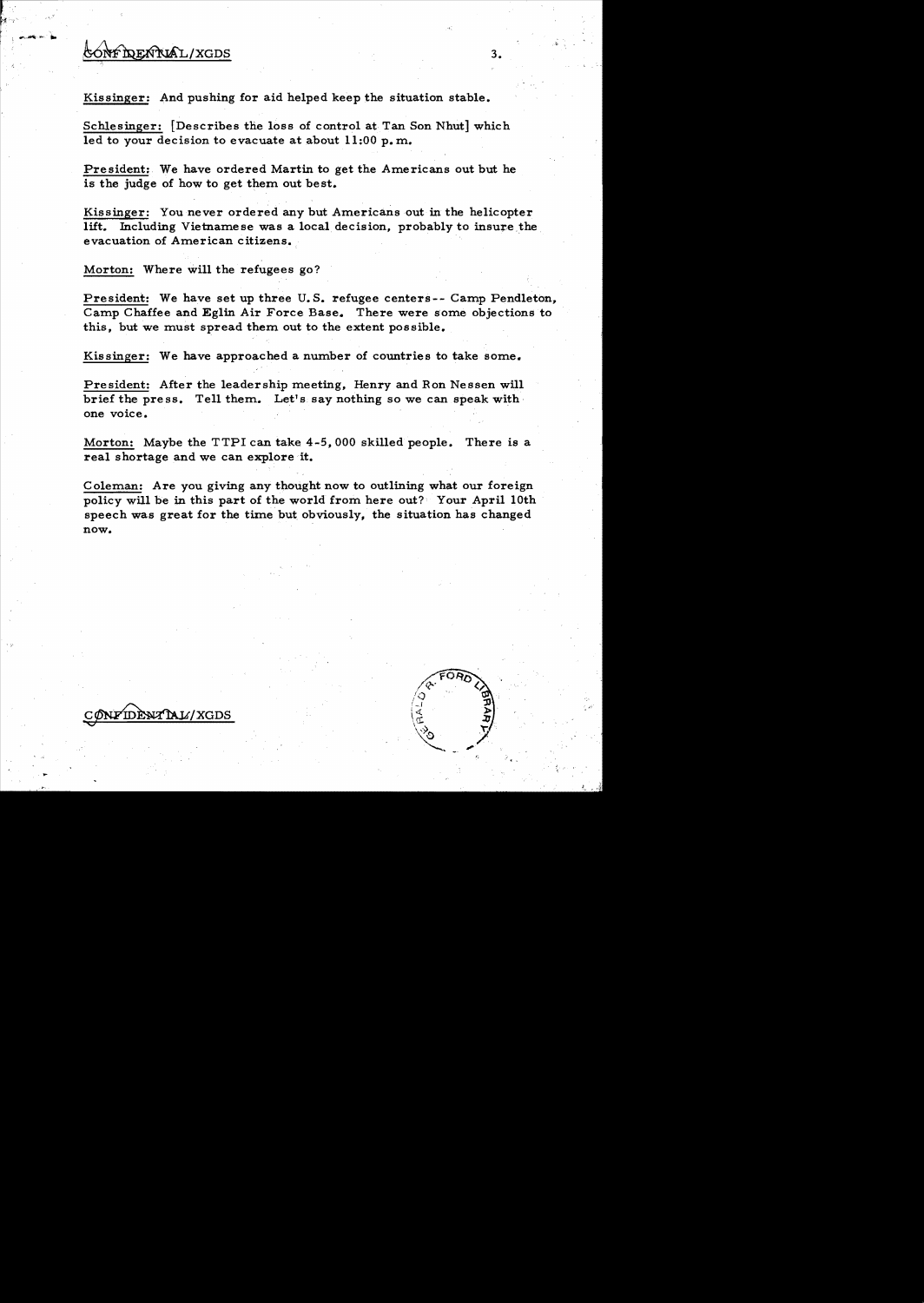Camint Mty  $299427$ P are had diff this in Judelie world, by a P.P. White have mongetion Vir to provent a poince, statistiquel a mile déput tempoient. This has invited not get intende all US + may know ant. Feet are home not pounded + have by + Toplan his enighed not of some concont for trajes set or medical possible Kuha Parah 100go speech he set party stating int That ofteninged and chances for arbitrals contrems. It protected paris per undiging a more US, hytatulity in gort, going this chance to bright water names The sugglemental hyst trosparin = field + lot un start more. Deposito NE partie lop. Change in cont in surject foreseed the it would enough for US & mentioned for Crust - form helping to sproing was Bet que to 1 jestada, US reduced for 6 mos & 950, Jestanly TIN concenter cettant Pcalled age + dicht I wave by of fixed wy pas of possible to jet out sweet me + this out US We located in 2 curso: TSN empond as otat 4000 US; + Entresy a 4000+200 burges on Ogt closed by myse to Pardred half error. Anligt or buch at 1050 & began in caly home, Omadusuret evac US & we the could be love in caple of home, but US huma mixal up V marese Habrison any control be liver of a diager, so en bon evoc man bruce. Oper is contronni + probabil 2-3 hrs. If we looky + get this and we will have accomp on objecting to get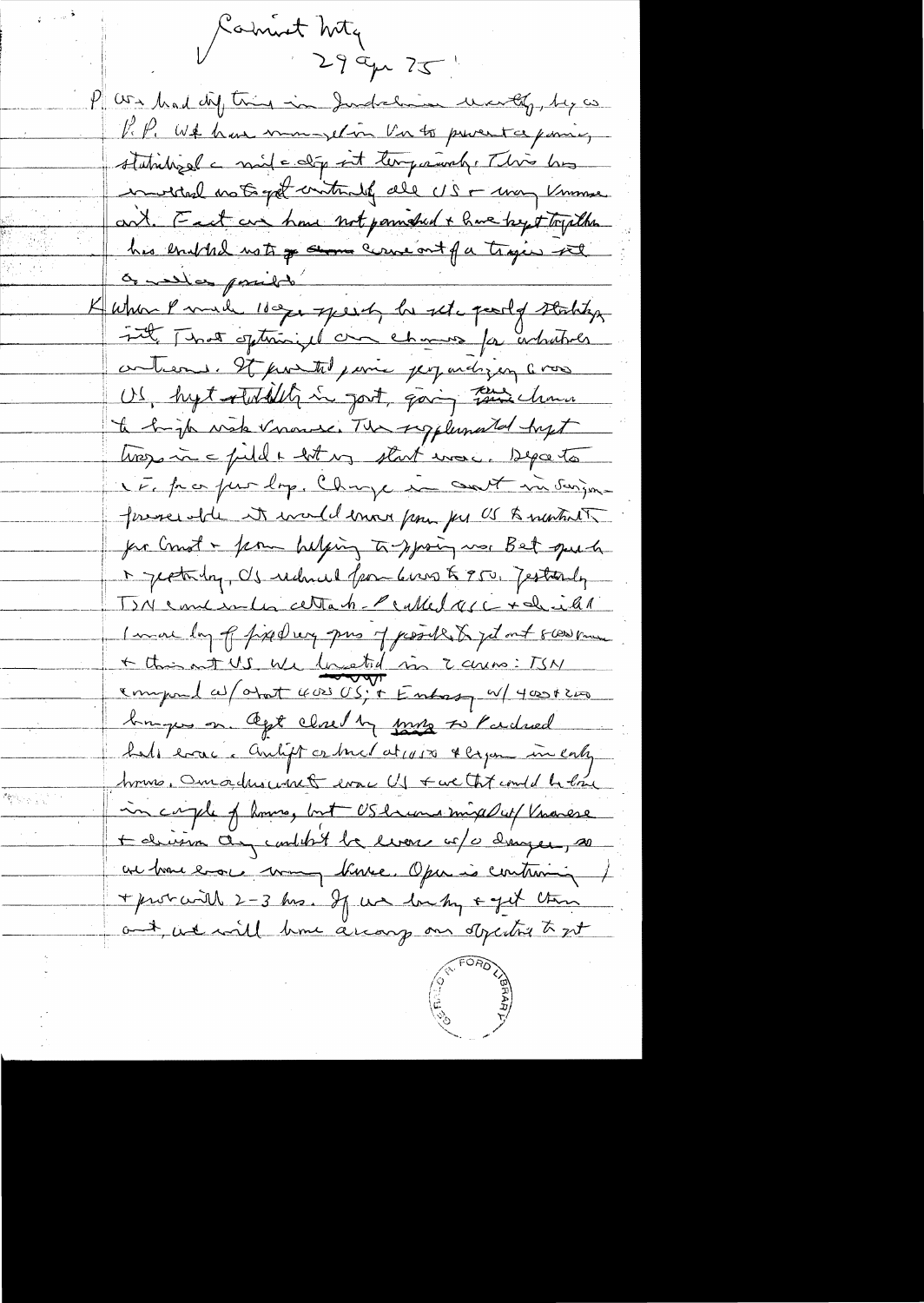Hans may low have since that Change look figure.

high with Prosec and & we have eased a transitive the new Goot - still trage but at least controlled. This 2 killed spottaly were by hyperstand what fine, We plumine fixed ony, but they were around of when unimagedoched. They down. We then most to belowner, One comment of decided to war Vnan US/U(+ nor trans let come fer julys once your Than are about 200 Security four at TSN because previty more is at Ent. On inclusion #f x5 + Unsee thill left. Only attacks are as a oft on certainly fire was retired + on boat from Comthe Uno have pour of singer fine & wy, we hope to Completely mon. l'avenue actuale mi promo of gathing security of  $T_{4}T_{3}N$  $5\frac{1}{4}$ K Tien, can potent thousands better than others Nustin Horralmit other world Kallhare by that Fr. Poney pp has been that et of anna has been Jemming as une les caming ont functions The with part with to wany med. The first to SON which illustrates a prob. we would have faced had not parable sit K and puring for and helped hege intertals. S (Discribes lossof control at TSN) which let your cleanon to more at about 11:00 pm. P Ma have ordered unition of a Group and boot hast is proble of home & get tom out had